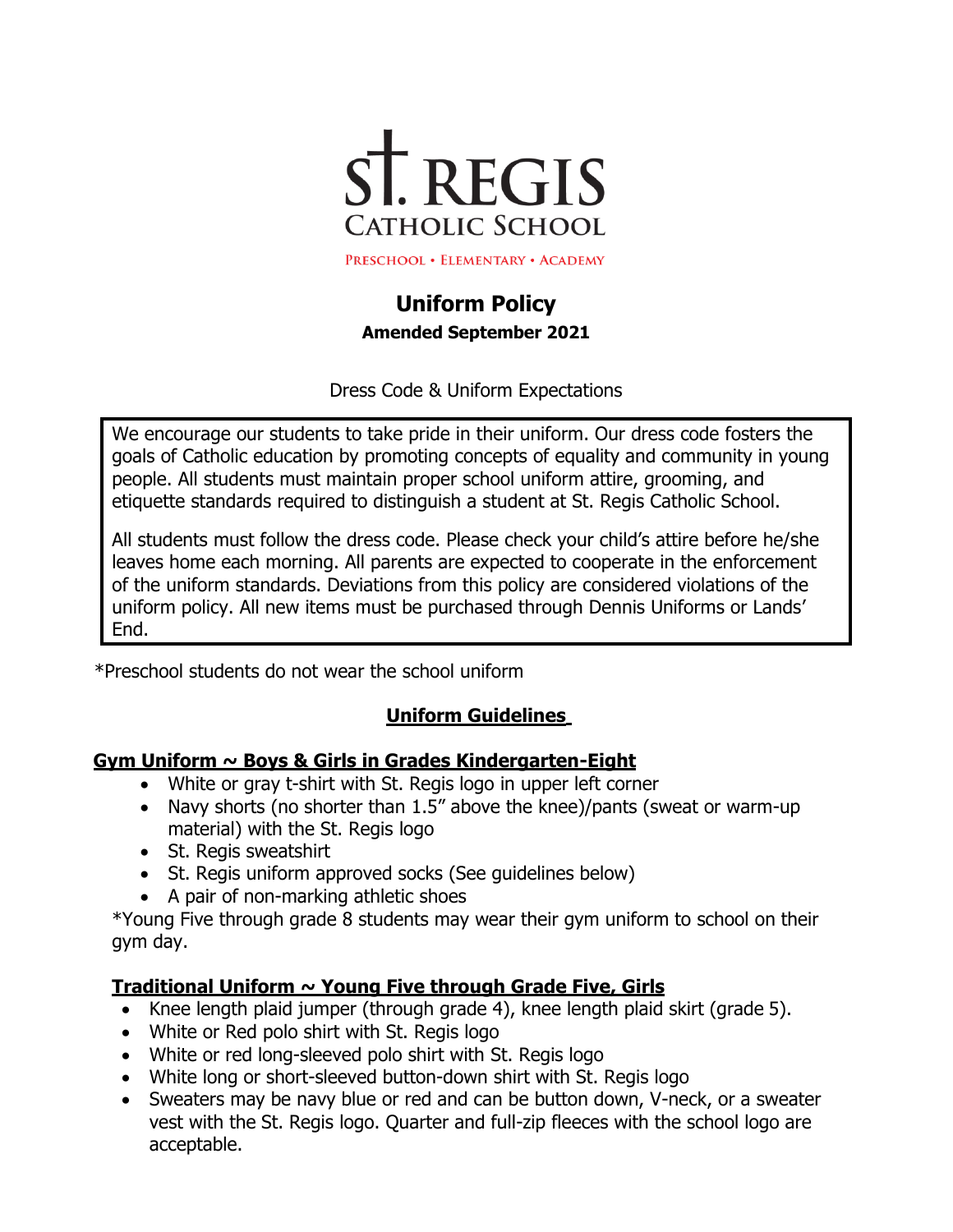- Dress/knee socks and tights must be solid navy, white, red, or black. All socks must come up over the ankle. A simple 'swoop' or symbol (ex. Nike Swoop or Adidas Symbol) is acceptable.
- Pants must be navy and uniform brand. Black or navy-blue leggings may be worn underneath the skirt or jumper during cold or inclement weather. Leggings must be full length (no crop or capri allowed).
- Hair accessories must be solid navy, black, white, red, or matching uniform plaid.

## **Traditional Uniform ~ Young Five through Grade Five, Boys**

- Pants must be navy and uniform brand.
- A solid navy, black, or brown belt must be worn beginning in **grade 4**.
- White or Red polo shirt with St. Regis logo
- White or red long-sleeved polo with St. Regis logo.
- Sweaters may be navy blue or red and can be button-down, V-neck, or a sweater vest with the St. Regis logo. Quarter and full-zip fleeces with the school logo are acceptable.
- Dress socks must be solid navy blue, white, red, or black and must be visible above the ankle. A simple 'swoop' or symbol (ex. Nike Swoop or Adidas Symbol) is acceptable.

# **Traditional Uniform ~ Academy Girls**

- Plaid uniform skirt, no shorter than 1.5" above the knee.
- Light blue Oxford button down, long, or short-sleeved, uniform brand shirt (tucked into skirt/pants). Regis logo is optional on oxford shirt. All undershirts must be solid white and without print.
	- Dress/knee socks and tights must be solid navy, white, red, or black. All socks must come up over the ankle. A simple 'swoop' or symbol (ex. Nike Swoop or Adidas Symbol) is acceptable.
- Pants must be khaki and uniform brand. Black or navy-blue leggings may be worn underneath the skirt or during cold or inclement weather. Leggings must be full length, no crop or capris allowed.
- Sweaters may be navy blue or red and can be button down, V-neck, or a sweater vest with the St. Regis logo. Quarter and full-zip fleeces with the school logo are acceptable.
- Sweatshirts must be red with the school logo. Eighth grade class sweatshirts are permitted when obtained.
- Hair accessories must be solid navy, black, white, red, or matching uniform plaid

# **Traditional Uniform ~ Academy Boys**

- Pants must be khaki and uniform brand
- A belt must be worn, and must be black, brown, or navy.
- Light blue Oxford button down, long, or short-sleeved, uniform brand shirt (tucked into pants). Regis logo is optional on oxford shirt. All undershirts must be solid white and without print.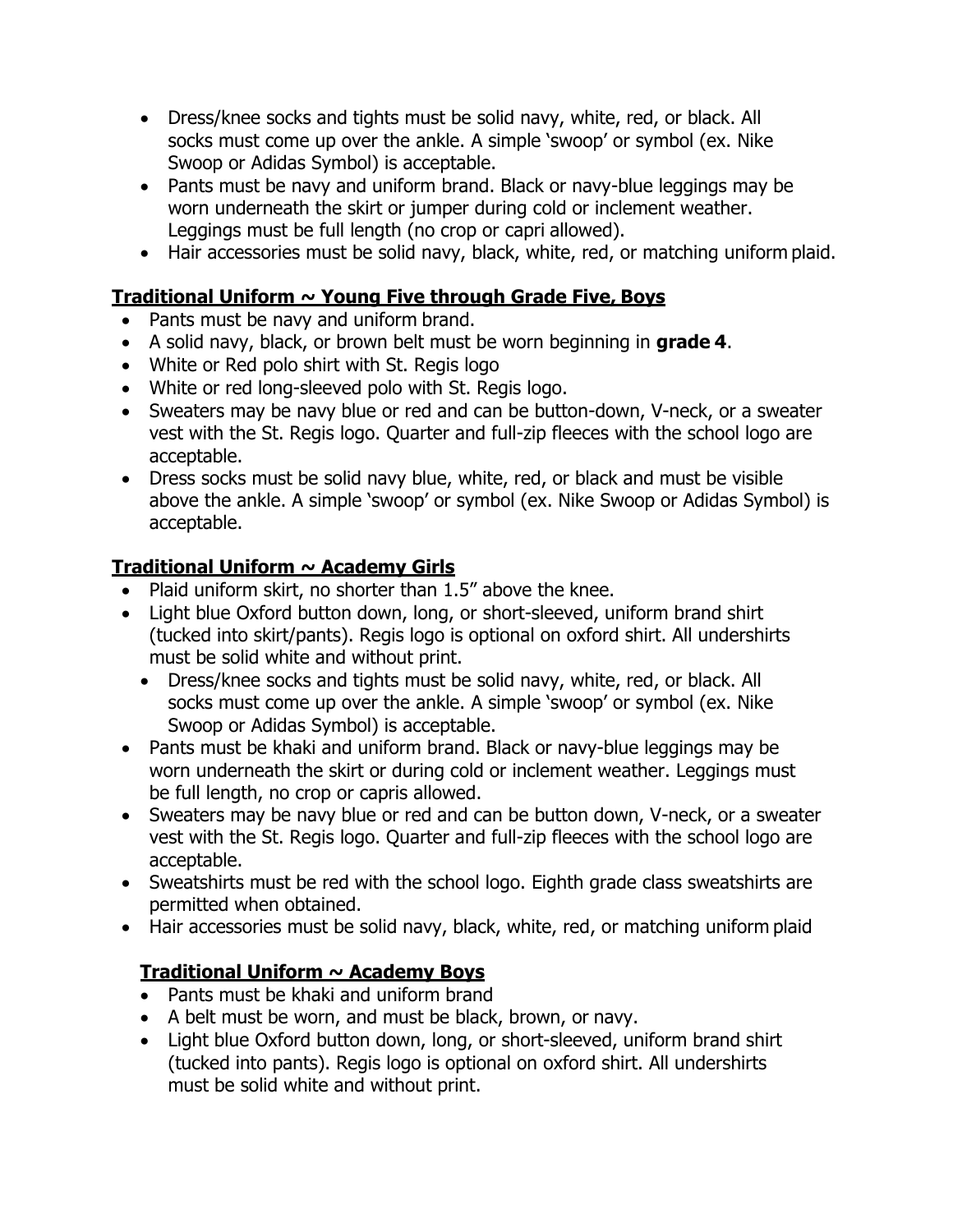- Ties must be worn and must be red and blue stripe uniform brand.
- Dress socks must be solid navy blue, white, red, or black and must be visible above the ankle. A simple 'swoop' or symbol (ex. Nike Swoop or Adidas Symbol) is acceptable.
- Sweaters may be navy blue or red and can be button down, V-neck, or a sweater vest with the St. Regis logo. Quarter and full-zip fleeces with the school logo are acceptable.
- Sweatshirts must be red with the school logo. Eighth grade class sweatshirts are permitted when obtained.

#### **Spring/Summer Uniform:**

**All students: The Spring/Summer Uniform begins the first day of school and ends the last Friday in September. Extensions may be made by the administration based on weather and outdoor temperatures. Spring/Summer Uniform may be worn again the first Monday in May through the end of the school year.**

### **Spring/Summer Uniform ~ Young Five through Grade Five**

- Knee length navy shorts or skort (BOYS AND GIRLS).
- Knee length plaid jumper (through grade 4), knee length plaid skirt (grade 5) (GIRLS)
- White or Red polo shirt with St. Regis logo (tucked into bottoms).
- Uniform socks and shoes, or solid white / navy / black tennis shoes.
- A belt is required for all boys in grade 4 and 5

### **Spring/Summer Uniform ~ Academy**

- Knee length khaki shorts, uniform brand (boys and girls).
- Plaid uniform skirt, no shorter than 1.5" above the knee (girls)
- White or Red polo shirts with the St. Regis logo (tucked into bottoms).
- A belt must be worn, and must be black, brown, or navy.
- Uniform socks and shoes, or solid white/navy/black tennis shoes.

### **Hair and Personal Grooming**

- The overall appearance of the students should be neat, clean, and well groomed. No hair dye or coloring is permitted. Boys are expected to have their hair trimmed regularly so it is above the ears and eyebrows and off their neck. Unusual haircuts or designs cut into the hair are not permitted.
- Girls are not allowed to wear makeup.
- Nail polish is not permitted

### **Jewelry**

- Girls may wear a wristwatch, small post earrings, one bracelet, and a religious medal / cross necklace only.
- Boys may wear a wristwatch and a religious medal / cross necklace inside their shirt.